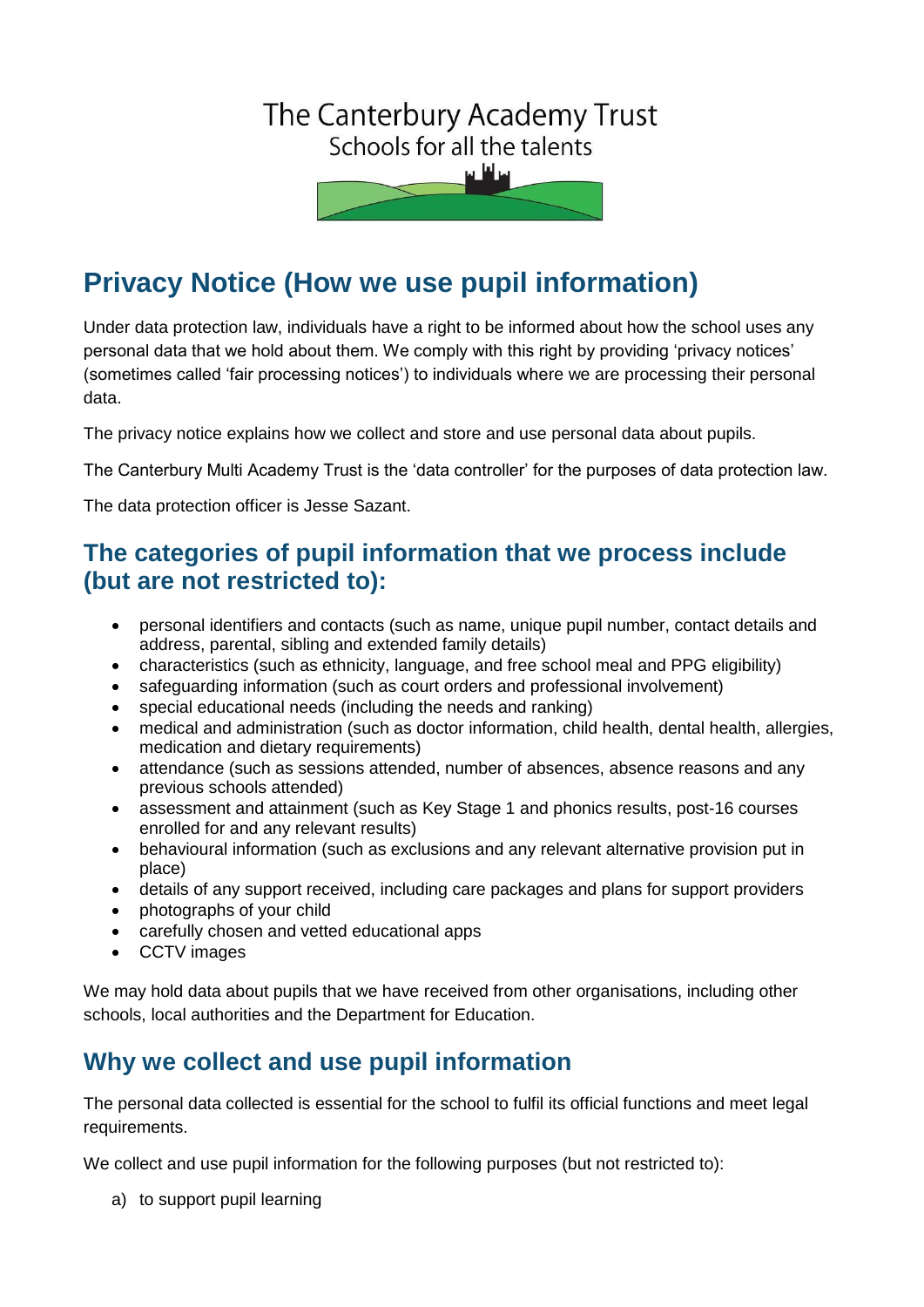- b) to monitor and report on pupil attainment progress
- c) to provide appropriate pastoral care
- d) to assess the quality of our services
- e) to keep children safe (food allergies, or emergency contact details)
- f) to meet the statutory duties placed upon us by the Department for Education
- g) Administer admissions waiting lists
- h) Carry out research
- i) Comply with the law regarding data sharing

In order to meet statutory requirements around appropriate education provision and to fulfil safeguarding requirements, we share information about school history and the latest known pupil and parent address and contact details in the event of a Child Missing Education, or becoming Electively Home Educated. This information also supports the in-year admissions process.

Under the General Data Protection Regulation (GDPR), the lawful bases we rely on for processing pupil information, we only collect and use pupils' personal data when the law allows us to. Most commonly, we process it where:

- We need to comply with a legal obligation
- We need it to perform an official task in the public interest

Less commonly, we may also process pupils' personal data in situations where:

- We have obtained consent to use it in a certain way
- We need to protect the individual's vital interests (or someone else's interests)

Where we have obtained consent to use pupils' personal data, this consent can be withdrawn at any time. We will make this clear when we ask for consent and explain how consent can be withdrawn.

Some of the reasons listed above for collecting and using pupils' personal data overlap and there may be several grounds which justify our use of this data.

## **Collecting pupil information**

We collect pupil information via written applications, email, conversations and through the common transfer files or secure file transfer from previous school.

Pupil data is essential for the school's operational use. Whilst the majority of pupil information you provide to us is mandatory, some of it is requested on a voluntary basis. In order to comply with the data protection legislation, we will inform you at the point of collection, whether you are required to provide certain pupil information to us or if you have a choice in this and we will tell you what you need to do if you do not want to share this information with us.

## **Storing pupil data**

We hold pupil data securely for the set amount of time shown in our data retention schedule. For more information on our data retention schedule and how we keep your data safe, please visit www.canterbury.kent.sch.uk

## **Who we share pupil information with**

We routinely share pupil information with: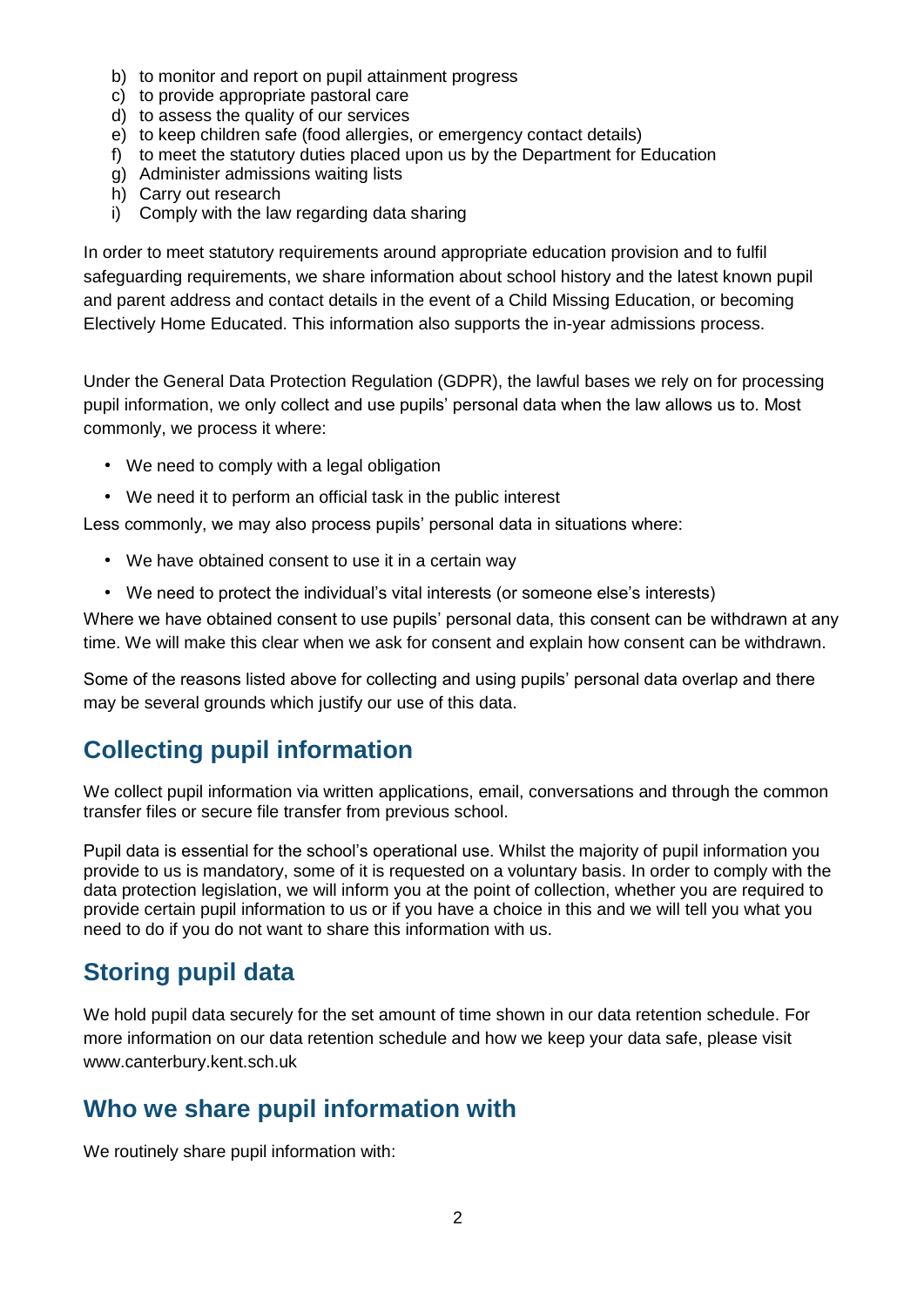- Schools that the puils attend after leaving us
- other schools
- our local authority
- youth support services (pupils aged 13+)
- the Department for Education (DfE)
- the pupil's family and representatives
- educators and examining bodies
- our regulators Ofsted, DFE, RSC & ESFA
- suppliers and service providers
- health authorities
- health and social welfare organisations
- professional advisers, bodies and consultants
- police forces, courts, tribunals

## **Why we regularly share pupil information**

We do not share information about our pupils with anyone without consent unless the law and our policies allow us to do so.

### **Youth support services**

#### **Pupils aged 13+**

Once our pupils reach the age of 13, we also pass pupil information to our local authority and / or provider of youth support services as they have responsibilities in relation to the education or training of 13-19 year olds under section 507B of the Education Act 1996.

This enables them to provide services as follows:

- youth support services
- careers advisers

The information shared is limited to the child's name, address and date of birth. However where a parent or guardian provides their consent, other information relevant to the provision of youth support services will be shared. This right is transferred to the child / pupil once they reach the age 16*.*

Data is securely transferred to the youth support service via Core Plus and is stored by KCC.

#### **Pupils aged 16+**

We will also share certain information about pupils aged 16+ with our local authority and/or provider of youth support services as they have responsibilities in relation to the education or training of 13- 19-year olds under section 507B of the Education Act 1996.

This enables them to provide services as follows:

- post-16 education and training providers
- youth support services
- careers advisers

Data is securely transferred to the youth support service via Core Plus and is stored by KCC.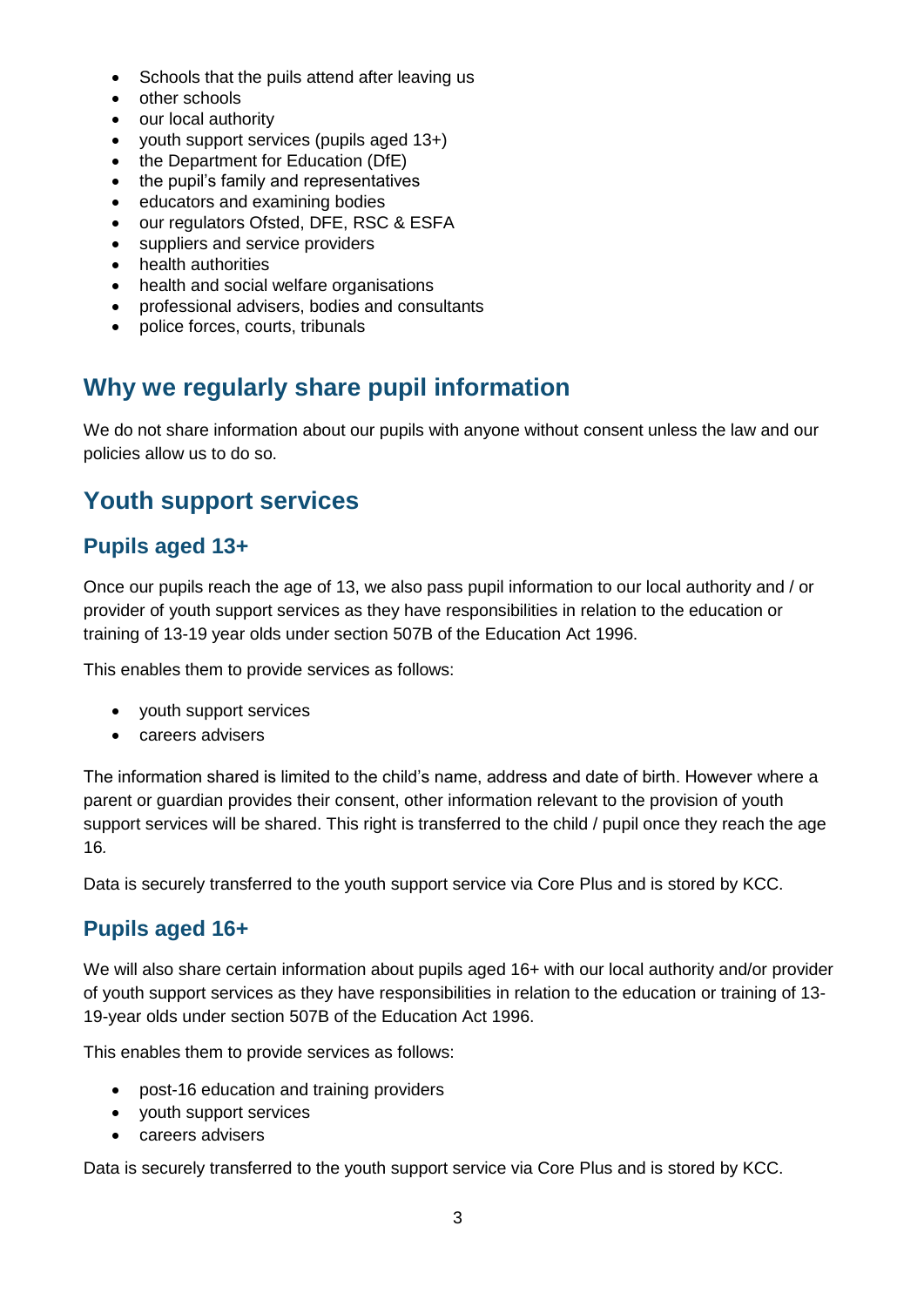For more information about services for young people, please visit our local authority website.

## **Department for Education**

The Department for Education (DfE) collects personal data from educational settings and local authorities via various statutory data collections. We are required to share information about our pupils with the Department for Education (DfE) either directly or via our local authority for the purpose of those data collections, under:

Regulation 5 of The Education (Information About Individual Pupils) (England) Regulations 2013.

All data is transferred securely and held by DfE under a combination of software and hardware controls, which meet the current [government security policy framework.](https://www.gov.uk/government/publications/security-policy-framework)

For more information, please see 'How Government uses your data' section.

#### **Local Authorities**

We may be required to share information about our pupils with the local authority to ensure that they can conduct their statutory duties under

• the [Schools Admission Code](https://www.gov.uk/government/publications/school-admissions-code--2), including conducting Fair Access Panels.

## **Requesting access to your personal data**

Under data protection legislation, parents and pupils have the right to request access to information about them that we hold. To make a request for your personal information, or be given access to your child's educational record, contact Mr J Sazant, Data Protection Officer.

You also have the right to:

- to ask us for access to information about you that we hold
- to have your personal data rectified, if it is inaccurate or incomplete
- to request the deletion or removal of personal data where there is no compelling reason for its continued processing
- to restrict our processing of your personal data (i.e. permitting its storage but no further processing)
- to object to direct marketing (including profiling) and processing for the purposes of scientific/historical research and statistics
- not to be subject to decisions based purely on automated processing where it produces a legal or similarly significant effect on you

If you have a concern or complaint about the way we are collecting or using your personal data, you should raise your concern with us in the first instance or directly to the Information Commissioner's Office at <https://ico.org.uk/concerns/>

For further information on how to request access to personal information held centrally by DfE, please see the 'How Government uses your data' section of this notice.

## **Withdrawal of consent and the right to lodge a complaint**

Where we are processing your personal data with your consent, you have the right to withdraw that consent. If you change your mind, or you are unhappy with our use of your personal data, please let us know by contacting Mr J Sazant**,** Data Protection Officer.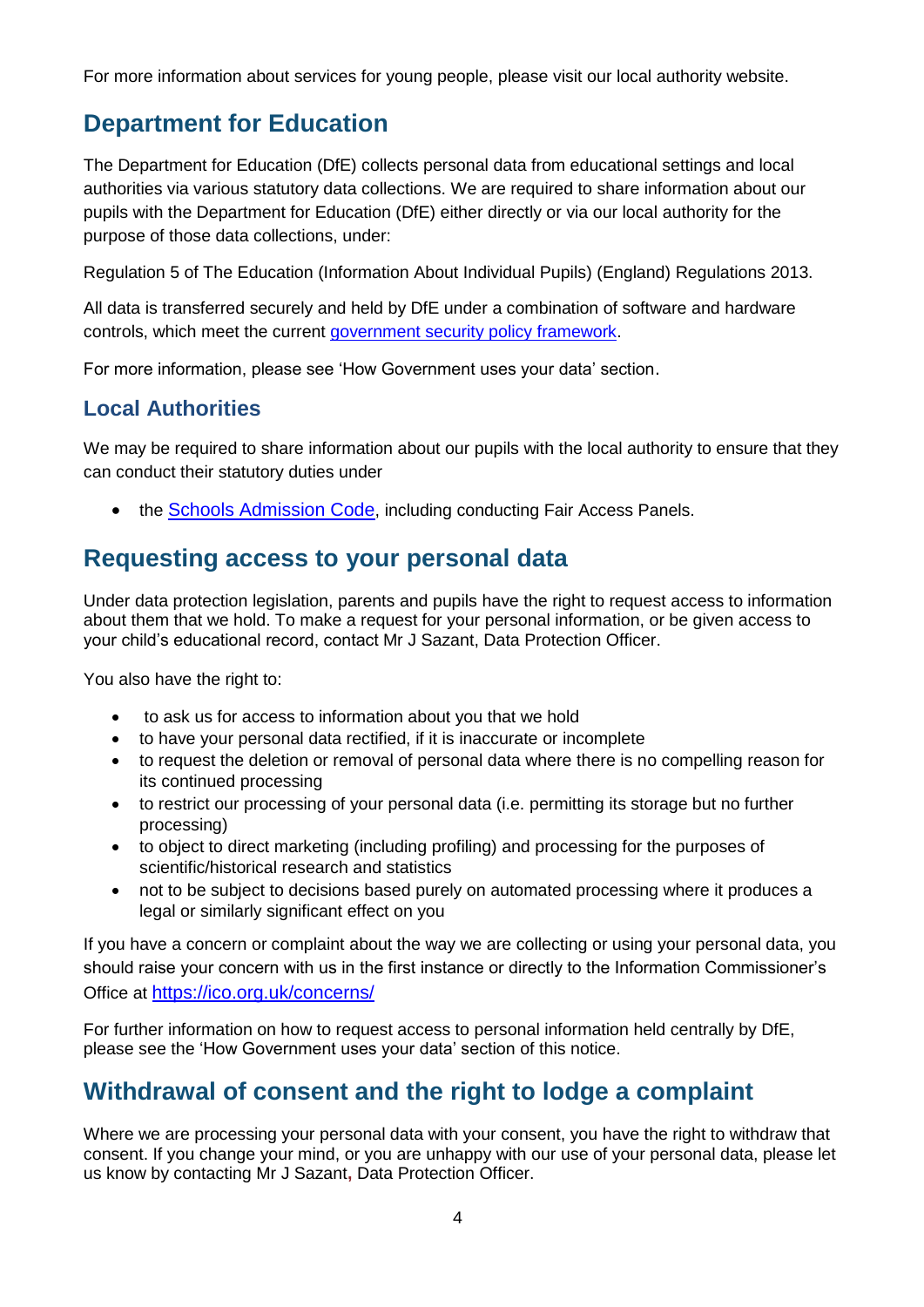## **Last updated**

We may need to update this privacy notice periodically so we recommend that you revisit this information from time to time. This version was last updated January 2022.

## **Contact**

If you would like to discuss anything in this privacy notice, please contact:

#### **Mr. J. Watson, Trust Executive Principal - [jwatson@canterbury.kent.sch.uk](mailto:jwatson@canterbury.kent.sch.uk)**

**Mr .J. Sazant, Senior Vice Principal and Data Protection Officer [jsazant@canterbury.kent.sch.uk](mailto:jsazant@canterbury.kent.sch.uk) or GDPR @canterbury.kent.sch.uk**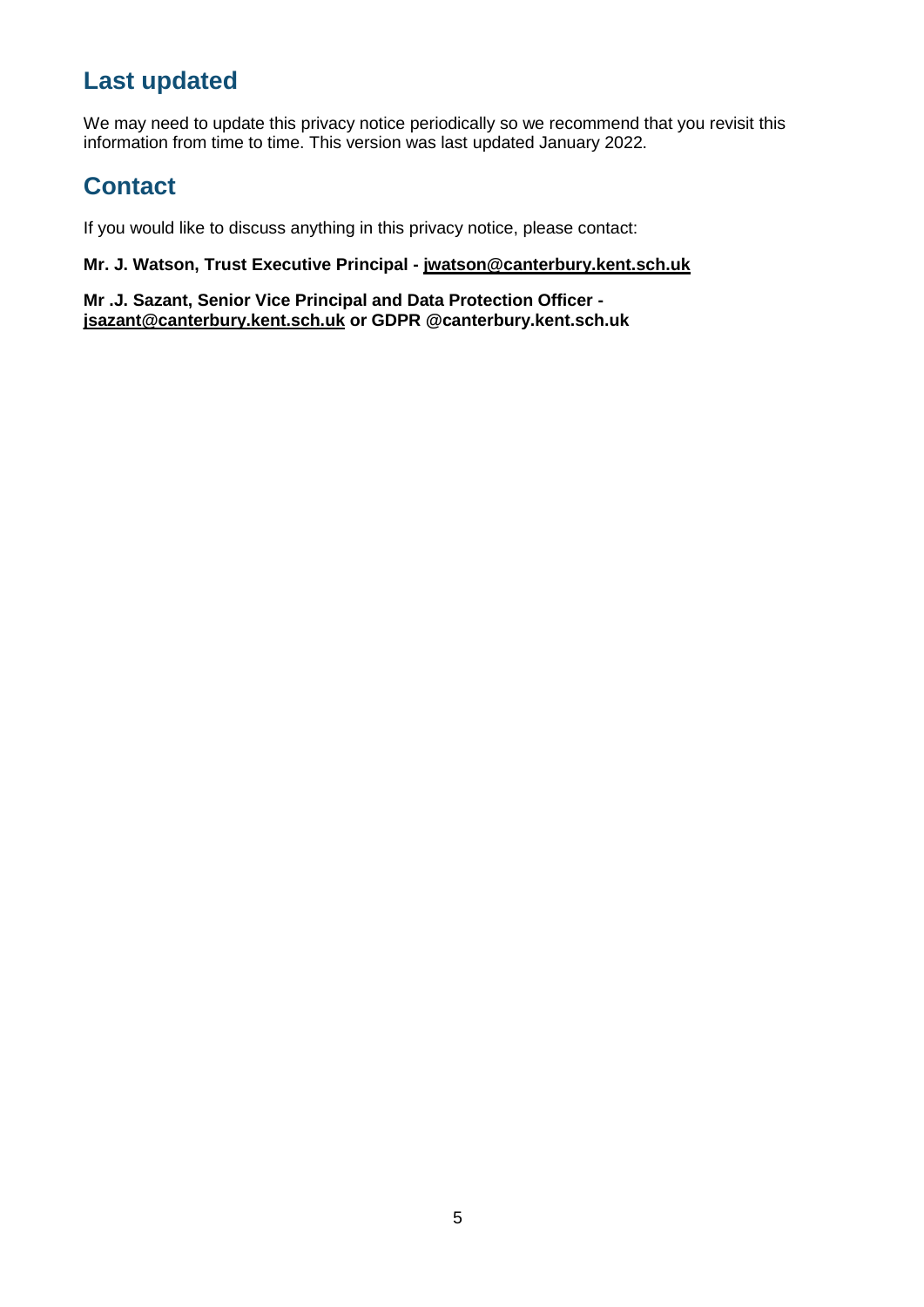## **How Government uses your data**

The pupil data that we lawfully share with the DfE through data collections:

- underpins school funding, which is calculated based upon the numbers of children and their characteristics in each school.
- informs 'short term' education policy monitoring and school accountability and intervention (for example, school GCSE results or Pupil Progress measures).
- supports 'longer term' research and monitoring of educational policy (for example how certain subject choices go on to affect education or earnings beyond school)

#### **Data collection requirements**

To find out more about the data collection requirements placed on us by the Department for Education (for example; via the school census) go to [https://www.gov.uk/education/data](https://www.gov.uk/education/data-collection-and-censuses-for-schools)[collection-and-censuses-for-schools.](https://www.gov.uk/education/data-collection-and-censuses-for-schools)

#### **The National Pupil Database (NPD)**

Much of the data about pupils in England goes on to be held in the National Pupil Database (NPD).

The NPD is owned and managed by the Department for Education and contains information about pupils in schools in England. It provides invaluable evidence on educational performance to inform independent research, as well as studies commissioned by the Department.

It is held in electronic format for statistical purposes. This information is securely collected from a range of sources including schools, local authorities and awarding bodies.

To find out more about the NPD, go to [https://www.gov.uk/government/publications/national](https://www.gov.uk/government/publications/national-pupil-database-user-guide-and-supporting-information)[pupil-database-user-guide-and-supporting-information.](https://www.gov.uk/government/publications/national-pupil-database-user-guide-and-supporting-information)

#### **Sharing by the Department**

The law allows the Department to share pupils' personal data with certain third parties, including:

- schools and local authorities
- researchers
- organisations connected with promoting the education or wellbeing of children in England
- other government departments and agencies
- organisations fighting or identifying crime

For more information about the Department's NPD data sharing process, please visit: [https://www.gov.uk/data-protection-how-we-collect-and-share-research-data.](https://www.gov.uk/data-protection-how-we-collect-and-share-research-data)

Organisations fighting or identifying crime may use their legal powers to contact DfE to request access to individual level information relevant to detecting that crime.

For information about which organisations the Department has provided pupil information, (and for which project) or to access a monthly breakdown of data share volumes with Home Office and the Police please visit the following website: [https://www.gov.uk/government/publications/dfe](https://www.gov.uk/government/publications/dfe-external-data-shares)[external-data-shares.](https://www.gov.uk/government/publications/dfe-external-data-shares)